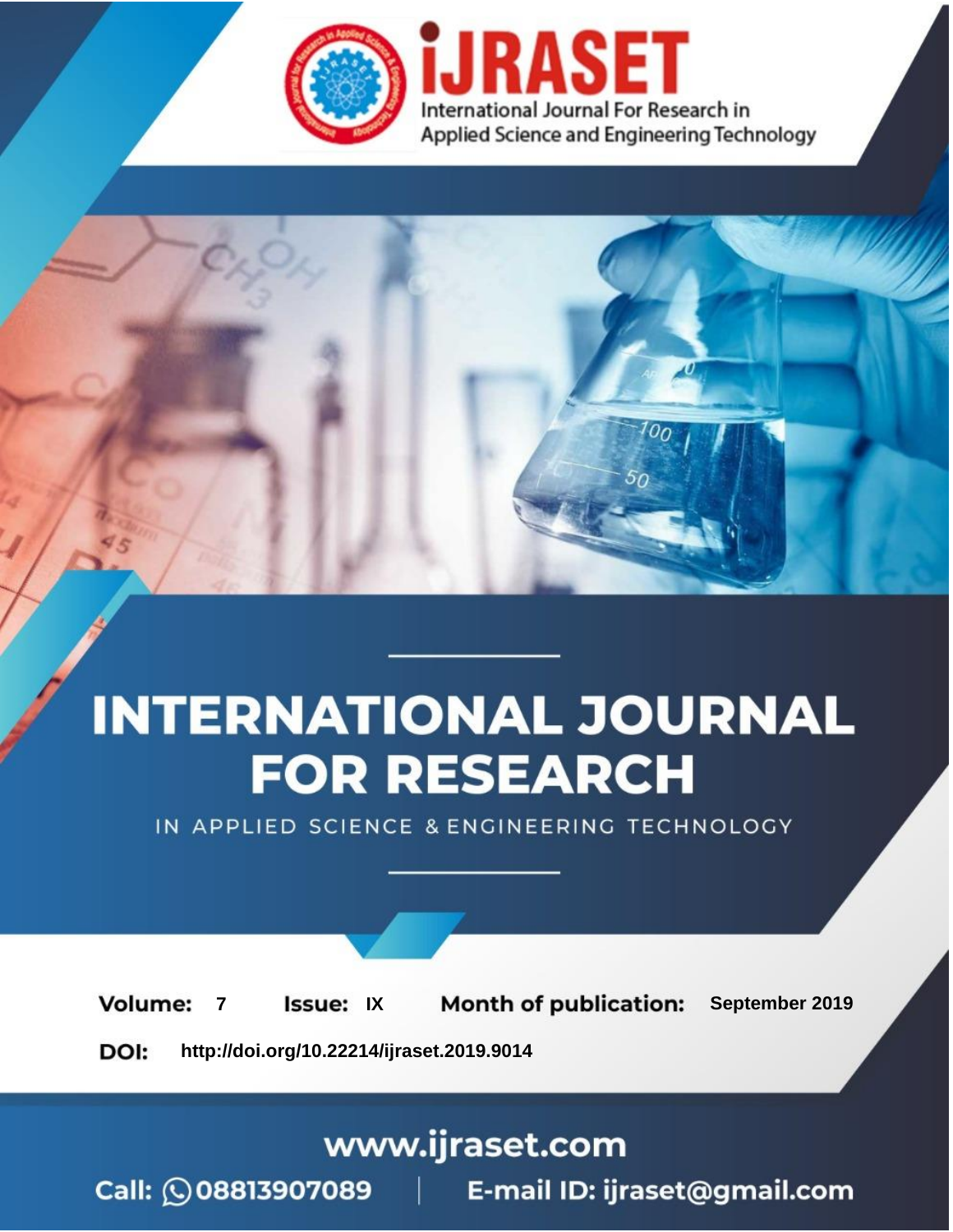

## **Influence of Integrated Weed Management in Bt Cotton (Gossypium hirsutum L.) over Sole Method**

K. S. Sreena<sup>1</sup>, G. S. Yadahalli<sup>2</sup>

*1, 2Department of Agronomy, University of Agricultural Sciences, College of Agriculture, Raichur – 584 104, India*

*Abstract: A field experiment was conducted during Kharif of 2018-19 at agricultural college farm UAS raichur, Karnataka, to study the effect of integrated weed management in Bt cotton over sole method. The experiment was laid out in RCBD consists of 10 treatments with three replications. Among all the treatments Pendimethalin PE @ 1.0 kg ha-1 fb Pyrithiobac Sodium PoE @ 75 g ha-1 at 45 DAS + one interculturing through mechanical weeder at 60 DAS was recorded significantly lower weed index at harvest (4.13 %), higher herbicide efficiency index at harvest (4.55 %), higher seed cotton yield (25.23 q ha-1 ) and zero crop phytotoxicity.* 

*Keywords: Crop phytotoxicity, Herbicide efficiency index, Integrated weed management, Seed cotton yied and Weed index*

#### **I. INTRODUCTION**

India is a second largest cotton producing country in the world, plays an important role in the indian economy involving about 60 million people in cotton cultivation, textile industries and trade. In india first GM crop to be introduced was *Bt* cotton in 2002 and has been widely used for crop improvement. Cotton supports the livelihood of 7.7 million farmers and india is the second largest exporter. As crop typically takes 140-180 days to complete its life cycle, throughout the growth cycle it is exposed to weeds and the competition therein. Weeds deplete the soil by removing 5-6 times N, 5-12 times  $P_2O_5$  and 2-5 times K than cotton crop thus reducing the yield by 54-85 %. Weed control in cotton has relied mostly on herbicides, consisting of various functional groups (active ingredients) that are capable of impeding the growth and development of weeds. Successful chemical weed control requires the uniform application of the correct quantity of herbicide (s) over the target area, and also precision operation and accurate calibrations of sprayers are therefore very important since rates that are too high may injure the crop and it may give better result than single method.

#### **II. MATERIAL AND METHODS**

A field experiment was conducted during the Kharif 2018 in medium black cotton soil. The experiment having 10 treatments consists One hoeing at 15 DAS + Two hand weeding at 30 and 45 DAS, Three inter culturing through mechanical weeder at 20, 40 and 60 DAS, Pendimethalin PE @ 1.0 kg ha<sup>-1</sup> fb One HW at 45 DAS, Oxyflurofen PE @ 0.1 kg ha<sup>-1</sup> fb one HW at 45 DAS, Pendimethalin PE @ 1.0 kg ha<sup>-1</sup> fb Pyrithiobac Sodium POE @ 75 g ha<sup>-1</sup> at 45 DAS + one interculturing through mechanical weeder at 60 DAS, Pendimethalin PE @ 1.0 kg ha<sup>-1</sup> fb Quizalofop ethyl PoE @ 50 g ha<sup>-1</sup> at 45 DAS + one interculturing through mechanical weeder at 60 DAS, Oxyflurofen PE @ 0.1 kg ha<sup>-1</sup> fb Pyrithiobac Sodium PoE @ 75 g ha<sup>-1</sup> at 45 DAS + one interculturing through mechanical weeder at 60 DAS, Oxyflurofen PE @ 0.1 kg ha<sup>-1</sup> fb Quizalofop ethyl PoE @ 50 g ha<sup>-1</sup> at 45 DAS + one interculturing through mechanical weeder at 60 DAS, Weedy check, Weed free check. The cultivar used in the experiment was Jadoo BG-II is a hirsutum hybrid and sowing was done at August 16 on medium black soil having  $P^H{}_{7.6}$ , organic carbon 3.55 g kg<sup>-1</sup>, Available nitrogen 254 kg ha<sup>-1</sup>, Available P<sub>2</sub>O<sub>5</sub> 34 kg ha<sup>-1</sup>, Available K<sub>2</sub>O 299 kg ha<sup>-1</sup> and having electrical conductivity 0.35 ds m<sup>-1</sup> and had applied NPK at the rate of 190:80:80. The PRE herbicides were applied on soil surface a day after sowing and POE herbicides sprayed on foliage of weeds between rows of cotton as per the treatment details. The herbicide was applied using knapsack sprayer and quantity of water used was 1000 liters per hectare.

#### **III. RESULTS AND DISCUSSION**

#### *A. Weed Index (%)*

The data pertaining to weed index as influenced by different treatment is presented in Table 1 and the results revealed that Pendimethalin PE @ 1.0 kg ha<sup>-1</sup> fb Pyrithiobac Sodium POE @ 75 g ha<sup>-1</sup> at 45 DAS + one interculturing through mechanical weeder at 60 DAS was significantly recorded lower weed index (4.13 %) after weed free check followed by all integrated weed management incorporated treatments and the higher weed index was noticed in weedy check (52.74 %). This might be due to the efficient weed management strategy introduced by integrated method which can control a major number of weeds associated with crop throughout its growing period. The same findings are also reported by Malarkodi (2017) and Mathukia *et al*. (2018).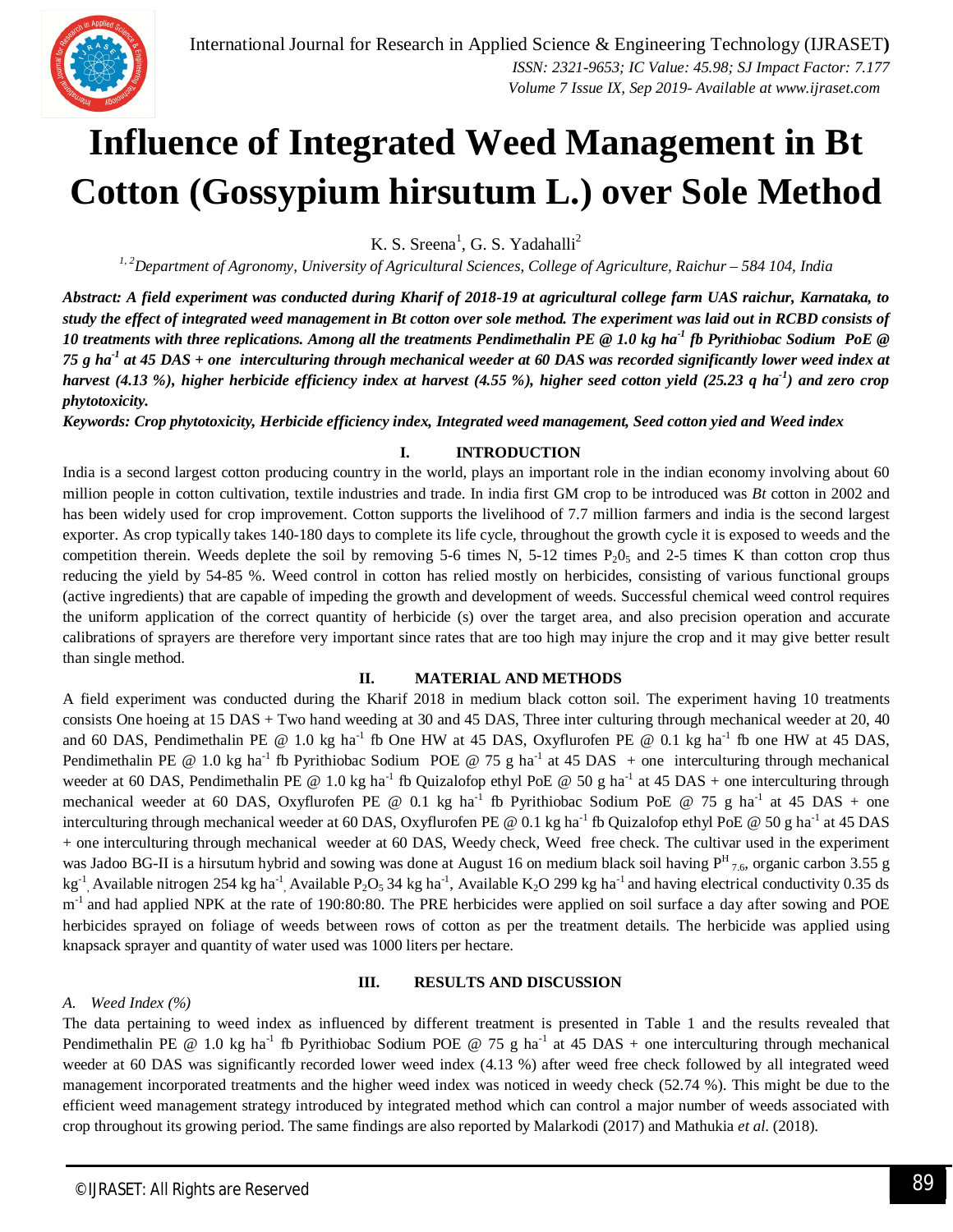

 *Volume 7 Issue IX, Sep 2019- Available at www.ijraset.com*

#### *B. Herbicide Efficiency Index*

The data in respect of herbicide efficiency index as influenced by different weed control treatments at harvest is presented in Table 1. Among the treatments Pendimethalin PE @ 1.0 kg ha<sup>-1</sup> fb Pyrithiobac Sodium PoE @ 75 g ha<sup>-1</sup> at 45 DAS + one interculturing through mechanical weeder at 60 DAS was significantly recorded higher herbicide efficiency index (4.55) followed by Oxyflurofen PE  $@ 0.1$  kg ha<sup>-1</sup> fb Pyrithiobac Sodium POE  $@ 75$  g ha<sup>-1</sup> at 45 DAS + one interculturing through mechanical weeder at 60 DAS (3.66). Significantly lower, zero herbicide efficiency index were found in weed free check, weedy check, One hoeing at 15 DAS + Two hand weeding at 30 and 45 DAS and three inter culturing through mechanical weeder at 20, 40 and 60 DAS. It indicates the weed killing potential of pendimethalin *fb* Pyrithiobac sodium herbicides and its effectiveness in weed management over other herbicides. The same results are also noticed by Walia (2010) and kumar (2015).

#### *C. Crop Phytotoxicity*

The data pertaining to crop phytotoxicity influenced by different weed management treatments are presented in Table 1. The data revealed that no herbicides had phytotoxical effect on crop plants as it was applied optimum dosage and couldn't find any negative impact. The results are in conformity with the findings reported by Malik *et al*. (2006) and Hiremath *et al*. (2013).

#### *D. Seed Cotton Yield (q ha-1 )*

The results revealed that Pendimethalin PE @ 1.0 kg ha<sup>-1</sup> fb Pyrithiobac Sodium POE @ 75 g ha<sup>-1</sup> at 45 DAS + one interculturing through mechanical weeder at 60 DAS was the best treatment depicted in Table 1, as its seed cotton yield was significantly higher than other treatments (26.79 q ha<sup>-1</sup>). The lower seed cotton yield (11.05 q ha<sup>-1</sup>) was noticed in weedy check. Integrated method can manage most of the weed species arise at different period and gave better control especially during critical period of weed competitions as it contain different methods chemically, mechanically and culturally. It was earlier found by Leela Rani (2016) and Patel *et al*. (2013).

#### **IV. CONCLUSION**

It was presumed from the study that integrated method of weed management in cotton crop was the most effective for the control of weeds and resulted in significantly higher seed cotton yield as compared with the single method approach and the untreated check.

#### **REFERENCES**

- [1] Hiremath, R., Yadahalli, G. S., Yadahalli, V. G., Chittapur, B. M., Koppalkar. B. G. and Vinodakumar, S. N., 2013, Evaluation of post emergent herbicides in Bt cotton (Gossypium hirsutum L.) under UKP command area of Karnataka, India. Eco. Env. Cons., 20(1): 325-330.
- [2] Kumar, R., 2015, Integrated weed management in Bt cotton. Msc. (Agri.) Thesis, Mahatma Phule Krishi Vidyapeeth, Rahuri.
- [3] Leela Rani, P., Yakadri, M. and Ramprakash T., 2016, Effect of Integrated Weed Management Practices on Growth and Yield of Bt-Cotton in Telangana State, India. Int. J. Curr. Microbiol. App. Sci., 5(2): 17-25.
- [4] Malarkodi, N., 2017, Integrated weed management effect on weeds and seed cotton yield, Int. J. Envt. Agric. Biotech., 2(2): 2456-1878.
- [5] Malik, N. A., Shaikh, M. A. and Saleem, A., 2006, Integrated weed management and its effect on the seed cotton yield in the cotton (Gossypium hirsutum) crop. Pak J. Weed Sci. Res. 12 (1 & 2): 111-117.
- [6] Mathukia, R. K., Sagarka, P. R., Mathukia, P. R. and Savaliya. N. V., 2018, Efficiency of some herbicides and manual weeding for weed control in irrigated Bt cotton, Indian J. Agric. Res., 52 (3): 315-318.
- [7] Patel, B. D., Patel, R. B., Sheta, B. T., Patel, V. J., Patel, R. A. and Parmar, D. J., 2013, Influence of integrated weed management practices on weeds and yield of Bt cotton. Research on Crops. 15(2): 503-507.
- [8] Prabhu, G., Halepyati, A. S., Pujari, B. T. and Desai, B. K., 2012, Weed management in Bt cotton under irrigated condition. Karnataka J. Agric. Sci., 25(2): 183-186.
- [9] Walia, U. S., 2010, Weed management. Kalyani publishers, New Delhi, pp. 373.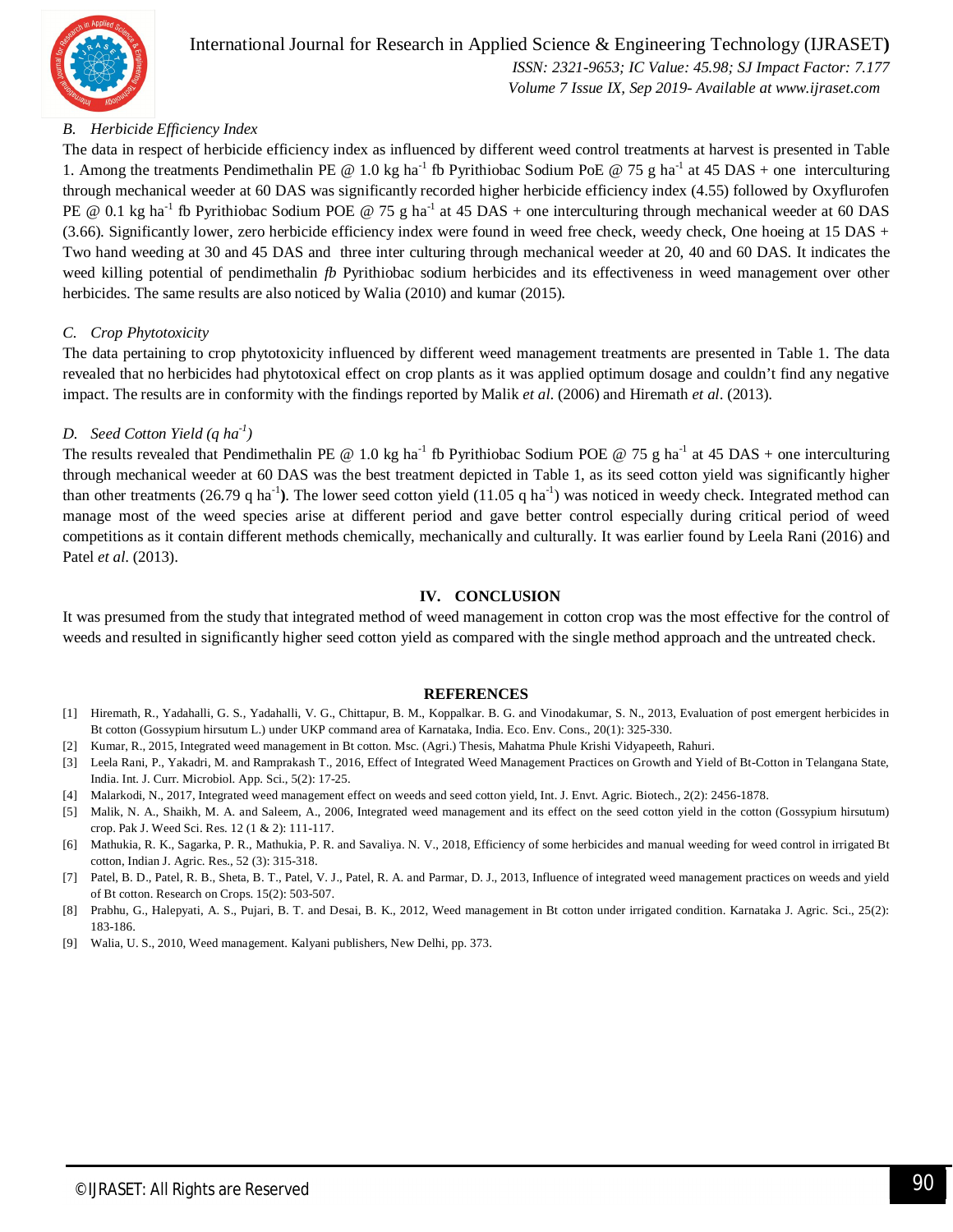

#### International Journal for Research in Applied Science & Engineering Technology (IJRASET**)**

 *ISSN: 2321-9653; IC Value: 45.98; SJ Impact Factor: 7.177*

 *Volume 7 Issue IX, Sep 2019- Available at www.ijraset.com*

Table 1. Influence of different weed management practices on weed index (%), Herbicide efficiency index, Seed cotton yield (q ha<sup>-</sup>

 $\left( \right)$  of

| Treatments                                                                                                                                                                     | Weed index at<br>harvest $(\% )$ | Herbicide<br>efficiency<br>index at<br>harvest | Seed cotton<br>yield $(q \text{ ha}^{-1})$ | Phytotoxicity<br>$@60$ DAS |
|--------------------------------------------------------------------------------------------------------------------------------------------------------------------------------|----------------------------------|------------------------------------------------|--------------------------------------------|----------------------------|
| T1- One hoeing at 15 DAS + Two hand weeding at 30 and 45 DAS                                                                                                                   | 4.95                             | $\Omega$                                       | 26.64                                      | $\theta$                   |
| T2-Three inter culturing through mechanical weeder at 20, 40 and 60<br><b>DAS</b>                                                                                              | 33.27                            | 0                                              | 16.35                                      | $\Omega$                   |
| T3- Pendimethalin PE @ 1.0 kg ha <sup>-1</sup> fb One HW at 45 DAS                                                                                                             | 20.67                            | 1.99                                           | 19.63                                      | $\theta$                   |
| T4- Oxyflurofen PE @ $0.1 \text{ kg ha}^{-1}$ fb One HW at 45 DAS                                                                                                              | 24.64                            | 1.87                                           | 18.82                                      | $\mathbf{0}$               |
| T5- Pendimethalin PE @ 1.0 kg ha <sup>-1</sup> fb Pyrithiobac Sodium POE @ 75 g<br>$ha^{-1}$ at 45 DAS<br>+ one interculturing through mechanical weeder at 60 DAS             | 4.13                             | 4.55                                           | 26.79                                      | $\Omega$                   |
| T6- Pendimethalin PE @ 1.0 kg ha <sup>-1</sup> fb Quizalofop ethyl POE @ 50 g ha <sup>-1</sup><br>at $45$ DAS +<br>one interculturing through mechanical weeder at 60 DAS.     | 30.15                            | 1.99                                           | 18.32                                      | $\mathbf{0}$               |
| T7- Oxyflurofen PE @ 0.1 kg ha <sup>-1</sup> fb Pyrithiobac Sodium POE @ 75 g ha <sup>-1</sup><br>$^{1}$ at 45 DAS +<br>one interculturing through mechanical weeder at 60 DAS | 4.55                             | 3.66                                           | 26.65                                      | $\Omega$                   |
| T8- Oxyflurofen PE @ 0.1 kg ha <sup>-1</sup> fb Quizalofop ethyl POE @ 50 g ha <sup>-1</sup> at<br>$45$ DAS + one<br>interculturing through mechanical weeder at 60 DAS        | 32.98                            | 1.77                                           | 16.49                                      | $\theta$                   |
| T9- Weedy check                                                                                                                                                                | 52.74                            | $\Omega$                                       | 11.05                                      | $\theta$                   |
| T10- Weed free check                                                                                                                                                           | $\Omega$                         | $\Omega$                                       | 25.23                                      | $\Omega$                   |
| $S.E. \pm$                                                                                                                                                                     | 0.35                             | 0.03                                           | 0.30                                       | $\theta$                   |
| C.D. at 5 %                                                                                                                                                                    | 1.04                             | 0.08                                           | 0.88                                       | $\mathbf{0}$               |